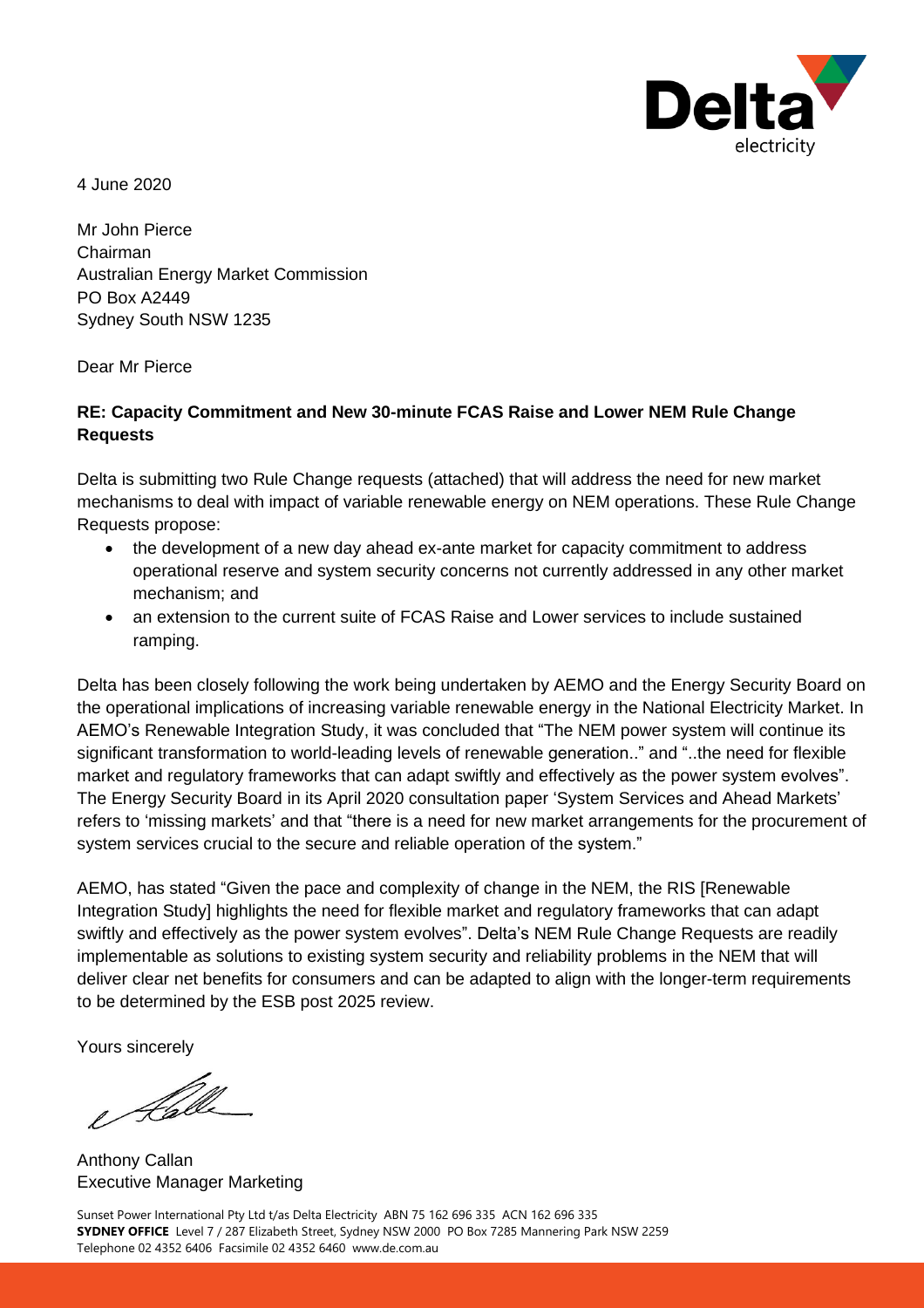

# NEM Rule Change Request New 30-minute FCAS Raise and Lower Services

Sunset Power International Pty Ltd t/as Delta Electricity ABN 75 162 696 335 ACN 162 696 335 **SYDNEY OFFICE** Level 7 / 287 Elizabeth Street, Sydney NSW 2000 PO Box 7285 Mannering Park NSW 2259 Telephone 02 4352 6406 Facsimile 02 4352 6460 www.de.com.au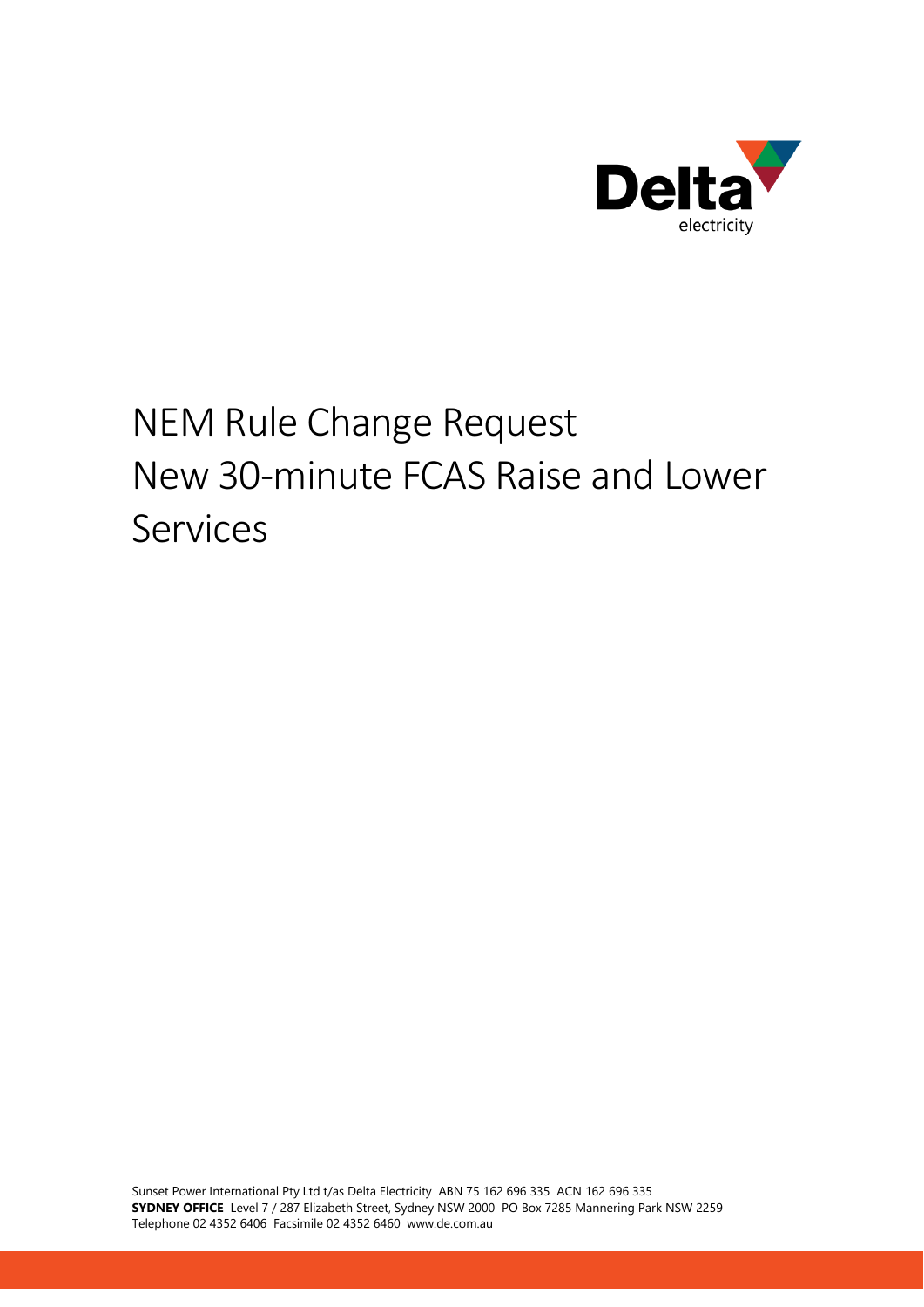

\_\_\_\_\_\_\_\_\_\_\_\_\_\_\_\_\_\_\_\_\_\_\_\_\_\_\_\_\_\_\_\_\_\_\_\_\_\_\_\_\_\_\_\_\_\_\_\_\_\_\_\_\_\_\_\_\_\_\_\_\_\_\_\_\_\_\_\_\_\_

# Table of Contents

|                | 4. RELATIONSHIP TO THE PROPOSED CAPACITY COMMITMENT MECHANISM  |  |
|----------------|----------------------------------------------------------------|--|
|                | 5. DETAILS OF THE NEW 30-MINUTE RAISE AND LOWER FCAS SERVICES7 |  |
|                |                                                                |  |
|                |                                                                |  |
|                | C <sub>1</sub>                                                 |  |
| 6.             | HOW THE PROPOSED RULE WOULD ADDRESS THE ISSUE(S)               |  |
| 7 <sup>1</sup> | HOW THE PROPOSED RULE CHANGE WILL CONTRIBUTE TO THE NEO10      |  |
|                | 8. COSTS AND BENEFITS OF THE PROPOSED RULE CHANGE 10           |  |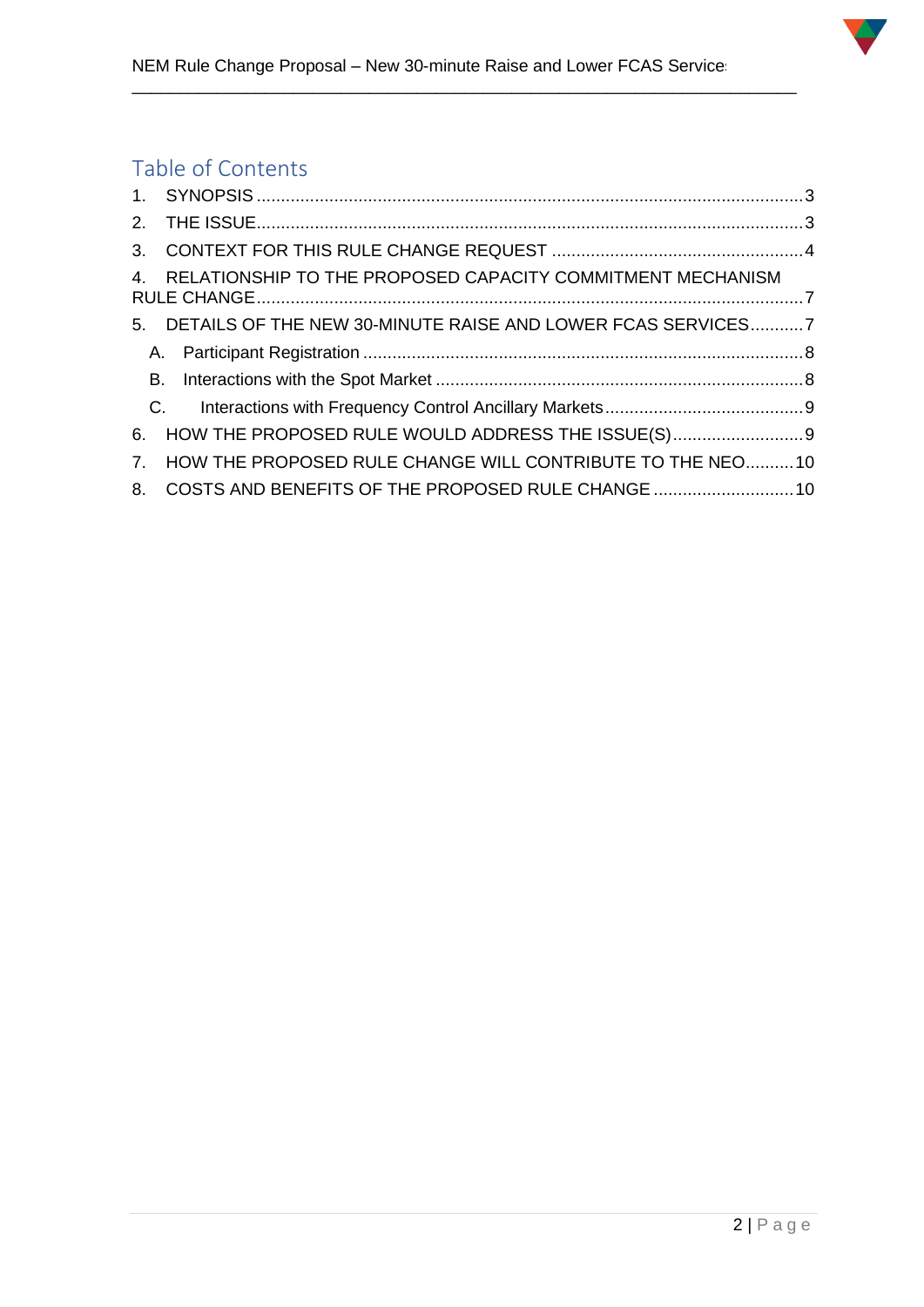\_\_\_\_\_\_\_\_\_\_\_\_\_\_\_\_\_\_\_\_\_\_\_\_\_\_\_\_\_\_\_\_\_\_\_\_\_\_\_\_\_\_\_\_\_\_\_\_\_\_\_\_\_\_\_\_\_\_\_\_\_\_\_\_\_\_\_\_\_\_



# New 30-minute Raise and Lower FCAS Services

# <span id="page-3-0"></span>1. SYNOPSIS

Delta has identified a current and developing issue that exists due to the proportion of Variable Renewable Energy (VRE) generation operating in the NEM. Delta proposes new 30-minute raise and lower FCAS services that address the need for dispatchable inservice generators to respond quickly to changes in the output of VRE. The proposed mechanism has the benefits of technology neutrality, price transparency, price discovery and competitive pressure to innovate both within the current generation fleet and for future new investment. The proposal represents a simple, relatively easy-to-implement solution using the existing framework of FCAS market design.

# <span id="page-3-1"></span>2. THE ISSUE

The issue identified in this proposal can be expressed as:

**As the volume of VRE generation in the NEM increases, in particular solar PV, high levels of sustained ramping from dispatchable generating units are required to ensure the balance of NEM scheduled generation is maintained. The total solar profile imposes high ramp rates extending for up to two hours while existing FCAS raise and lower services are designed with shorter time frames in mind (6 seconds, 60 seconds and 5 minutes) and the quantities available in the existing FCAS services may become exhausted before the ramping requirement is over.**

The generation mix in the NEM is changing rapidly. The market share of large-scale asynchronous generators (wind and solar) is increasing. Delta agrees with the Energy Security Board (ESB) that "the change in the generation mix is making some services that used to be abundant, now scarce at times. In a well-functioning electricity market, all services critical to the reliable and secure supply of electricity should be available whenever needed in real-time."<sup>1</sup>

As expressed in the ESB paper there is a need for new market arrangements for the procurement of system services crucial to the secure and reliable operation of the system.

Delta proposes new 30-minute FCAS raise and lower services (**R30** and **L30**) which are broadly in line with the ESB's identification of Essential System Services including:

*"…to ensure adequate flexible dispatchable reserves are available to manage*  variations in the supply and demand over a number of dispatch periods.<sup>12</sup>

Delta's proposed rule change takes a pragmatic approach to dealing with this issue by leveraging off AEMO's existing systems to manage FCAS. The proposal may be seen as

<sup>&</sup>lt;sup>1</sup> COAG ESB 'System Services and Ahead Markets' Paper, Section 3.1.

<sup>2</sup> COAG ESB 'System Services and Ahead Markets' Paper, Executive Summary.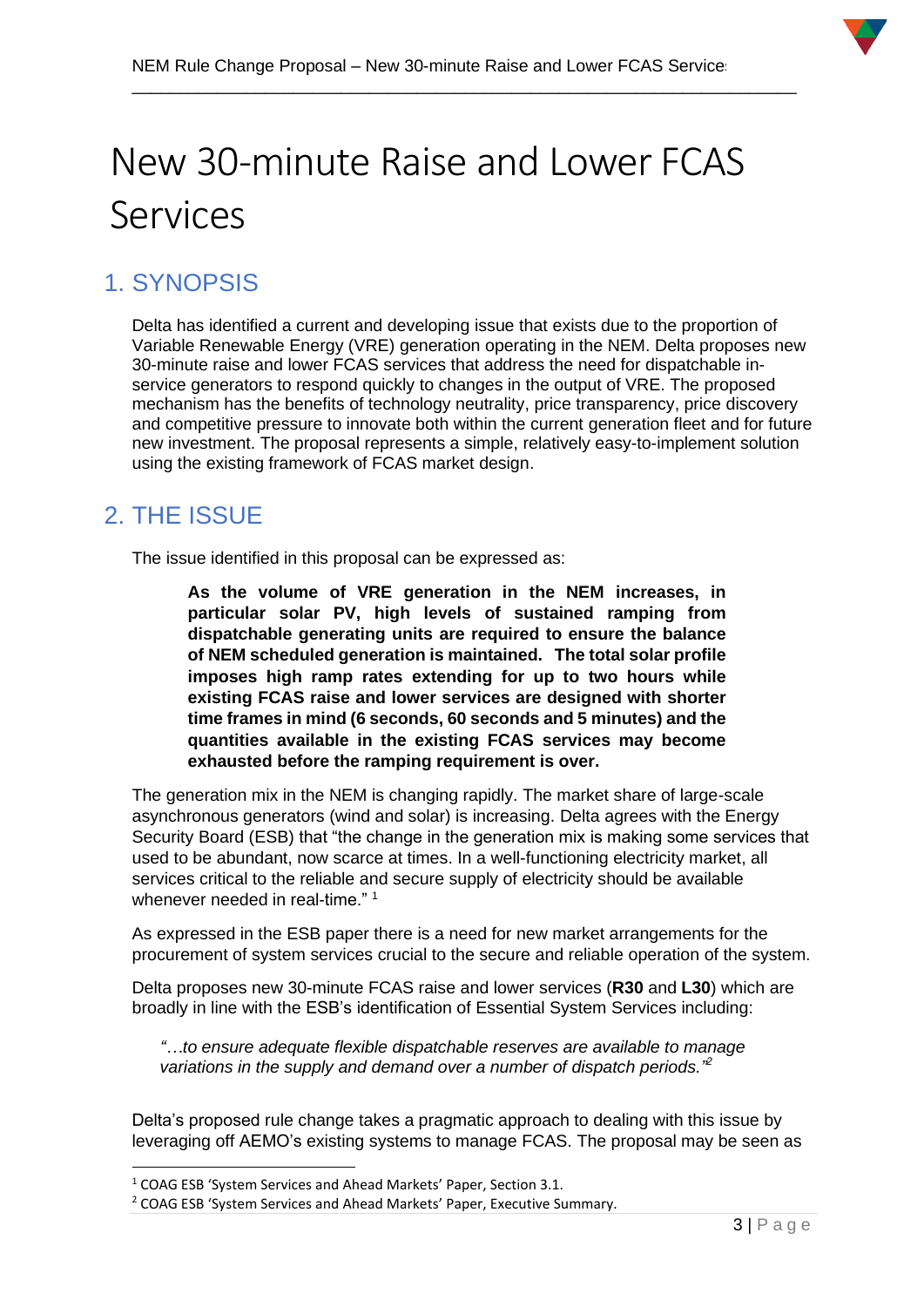

a simple (for ease of implementation) measure to facilitate the transition to lower emission technology by ensuring the power system remains able to accommodate the amount of variable renewable energy generation as it increases as a proportion of NEM supply.

\_\_\_\_\_\_\_\_\_\_\_\_\_\_\_\_\_\_\_\_\_\_\_\_\_\_\_\_\_\_\_\_\_\_\_\_\_\_\_\_\_\_\_\_\_\_\_\_\_\_\_\_\_\_\_\_\_\_\_\_\_\_\_\_\_\_\_\_\_\_

The mechanism is technology neutral. Any generating plant that has a 30 minute ramping capability can participate.

# <span id="page-4-0"></span>3. CONTEXT FOR THIS RULE CHANGE REQUEST

Delta believes that not enough attention has been placed on considering the consequences of the total solar profile, that is the aggregate of the output from large-scale solar farms that are registered with AEMO as well as the many small-scale rooftop solar PV systems that are embedded in the regional demand profile and the Rate Of Change (**ROC**) of this profile as it ramps up and down each day. Overlaying a forecast change in wind generation output could further exacerbate the requirement for a ramping service.

The aggregate solar ROC can currently exceed 1300MW per half-hour and sustains high levels >800MW per half-hour for 4 consecutive half-hour periods. These solar ROCs impose a requirement from the NEM's dispatchable generation to accommodate the solar profile.

Figure 1 below shows the NEM solar profile for a recent 3-day period and the ROC, in MW/hour on a moving half-hourly average rate over the day (data source: Neomobile)



**Figure 1. Rate of Change of NEM Solar Generation profile**

*Source: Neomobile, unitary MLFs assumed*

Using AEMO's 2019 SOO information for 'Central' scenario growth in both rooftop PV and solar farm capacity these traces are scaled up to illustrate the aggregate solar generation profile for similar weather conditions in 5 years' time (figure 2).

There continues to be substantial growth in the installation of both large-scale solar farms and in rooftop PV systems. Figures 2 and 3 illustrate the scenarios for the same days in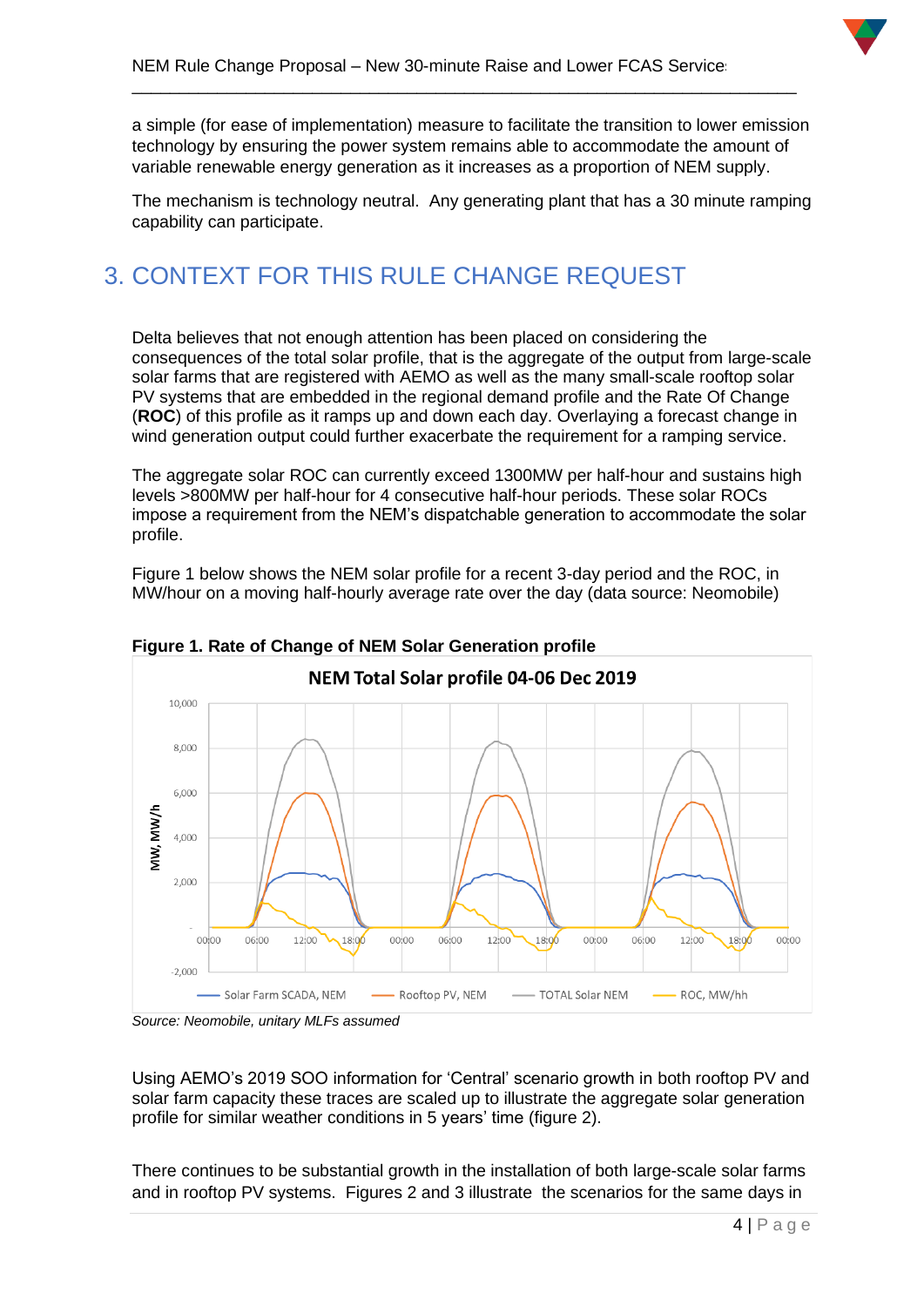

2024-25 under similar weather conditions and including the committed capacity of new solar farms and the projected installed capacity of rooftop PV under the "Central" and "Fast Change" scenarios respectively from the 2019 SOO.

\_\_\_\_\_\_\_\_\_\_\_\_\_\_\_\_\_\_\_\_\_\_\_\_\_\_\_\_\_\_\_\_\_\_\_\_\_\_\_\_\_\_\_\_\_\_\_\_\_\_\_\_\_\_\_\_\_\_\_\_\_\_\_\_\_\_\_\_\_\_



#### **Figure 2: est. Rate of Change of NEM Solar Generation profile 2024/25, ESOO Rooftop Solar Central case**

**Figure 3: est. Rate of Change of NEM Solar Generation profile 2024/25, ESOO Rooftop Solar Fast change case**



Table 1 below summarises the maximum rate of change and the total amount of ramping of the solar profiles in Figures 1, 2 and 3 above.

As noted above, it is the balance of the NEM generating portfolio, in particular the fleet of committed scheduled generators that are required to accommodate the total solar profile,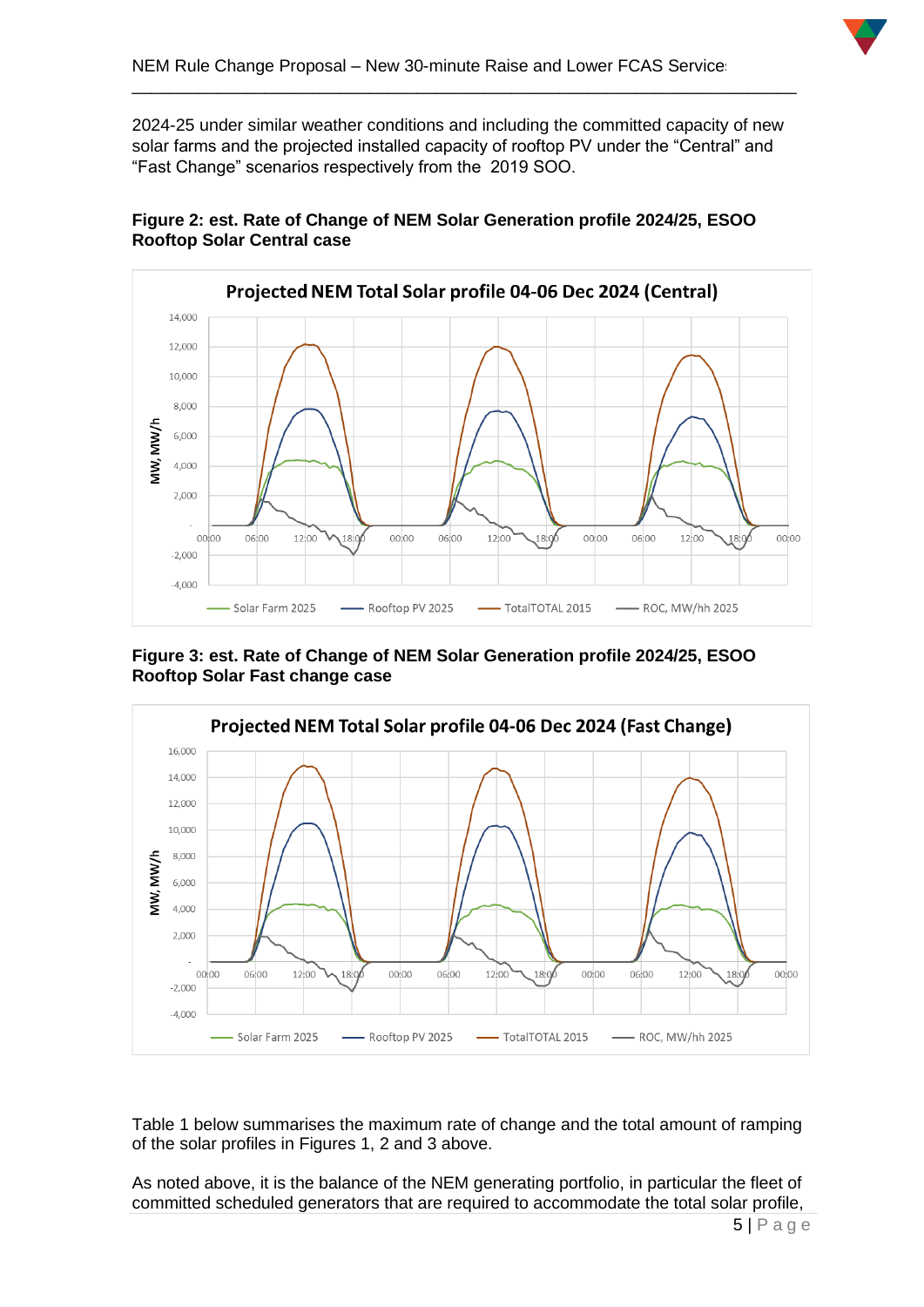in effect scheduled fully dispatchable generators need to provide the inverse of the solar profile, as well as dealing with:

\_\_\_\_\_\_\_\_\_\_\_\_\_\_\_\_\_\_\_\_\_\_\_\_\_\_\_\_\_\_\_\_\_\_\_\_\_\_\_\_\_\_\_\_\_\_\_\_\_\_\_\_\_\_\_\_\_\_\_\_\_\_\_\_\_\_\_\_\_\_

- wind generation variability;
- coincident changes in the pattern of underlying consumption of electricity; and
- any contingency events such as load shedding, generator trips or interconnector failure.

| Scenario              | Maximum ROC, MW/half-hour | <b>Total Ramping, MW</b> |
|-----------------------|---------------------------|--------------------------|
| 2019/20 Actual        | 1328                      | 8425                     |
| 2024/25 - Central     | 2090                      | 12213                    |
| 2024/25 - Fast Change | 2370                      | 14908                    |

#### **Table 1: NEM Total Solar Profile Ramping Summary**

Noting that the NER requires each thermal generating unit must provide a minimum 3MW/minute ramp rate, fully dispatchable plant typically is technically capable of substantially greater ramp rates, albeit at potentially greater operating costs.

For example (ignoring interconnectors between regions) if 50 generating units were in service in the NEM then AEMO has available to it  $50*3MW/min = 150 MW$  per minute (4500MW/half-hour) of standard ramping capacity. However, the total quantity of MW capacity provided under the current FCAS services is in the order of 30 MW per unit, or 1500MW total in this 50 unit example. This is clearly well below the required level of total ramping indicated in Table 1.

At the present time, the inverse solar profile is being achieved by fully dispatchable generators, not through the FCAS services alone but also through the energy dispatch process with scheduled generators providing additional capacity in response to energy price signals.

Regional ramping capacity may be insufficient to cope with high and sustained (e.g. over an hour) rates of change due to volatility in regional VRE output or conversely, if there was a reduced number of fully dispatchable units in service in a region then the standard ramp rate may not be sufficient if the spot price for energy alone does not drive a faster generator response due to the generator's bids.

This edge-effect of the predictable, daily, high rates of change of the total solar profile sets the scene for potential extreme price volatility as scheduled generators need to ramp through their bid bands. Extreme price volatility does provide a price signal for the provision of a service however it is Delta's view that a more sustainable approach is to define a new service that addresses this need for high levels of sustained ramping capability. Accordingly, Delta proposes new raise and lower services.

AEMO's pre-dispatch PASA may identify the need for additional ramp rate capability from committed scheduled generators. Under these circumstances AEMO could acquire additional ramping capacity (in excess of the mandated minimum and current offers by the generation fleet to the existing FCAS markets) as an additional ancillary service. Given the sustained nature of solar ramp-in and ramp-out new FCAS raise and lower 30 minutes products are proposed.

Eligible generators would be determined by AEMO on the basis of their ability to provide the new raise and lower services and market design and settlement would be similar to existing FCAS raise and lower services.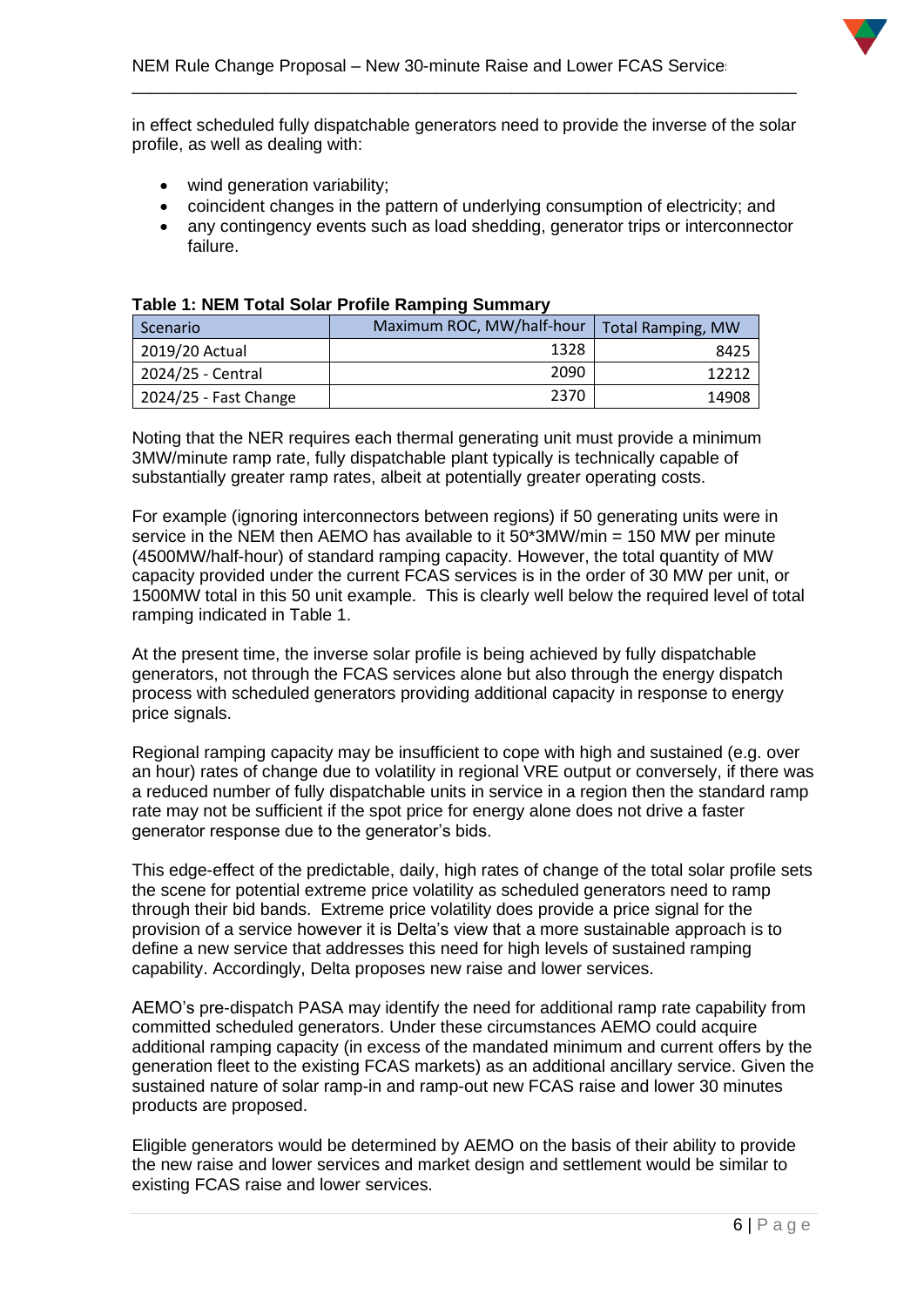

Currently there is no market through which AEMO may procure, or signal to market participants that their ramp rate capabilities in excess of mandatory levels may be needed at certain times.

\_\_\_\_\_\_\_\_\_\_\_\_\_\_\_\_\_\_\_\_\_\_\_\_\_\_\_\_\_\_\_\_\_\_\_\_\_\_\_\_\_\_\_\_\_\_\_\_\_\_\_\_\_\_\_\_\_\_\_\_\_\_\_\_\_\_\_\_\_\_

### <span id="page-7-0"></span>4. RELATIONSHIP TO THE PROPOSED CAPACITY COMMITMENT MECHANISM RULE CHANGE

This NEM Rule Change proposes to extend the current FCAS markets to include new raise and lower services over a 30-minute timeframe relates to Delta's separate Capacity Commitment Mechanism rule change request in the following way:

- Some types of generation, in particular slow-start thermal generators need to be committed well ahead to ensure availability to provide their full range of system stability and reliability services, including the new 30-minute raise and lower services; and
- In this context it is worth noting that a gas peaking generator which has just started may not be able to commence its ramp up for 15 minutes whereas committed plant on minimum load may be able to ramp up on a sustained basis at 20MW/m, easily raising output by 300MW in the same 15 minutes interval.

# <span id="page-7-1"></span>5. DETAILS OF THE NEW 30-MINUTE RAISE AND LOWER FCAS SERVICES

Delta proposes using similar dispatch and settlement processes to existing FCAS raise and lower services with the enhancement of providing the capability for generators to offer incremental rates of change at different prices. Delta considers that three ROC bid bands should be sufficient to reflect incremental costs such as increased wear and tear on the generating unit. This effectively provides the current nominal ROC at no to low additional cost, a 'high' ROC to reflect the costs of the highest technically available ROC and a band somewhere in the middle to provide much of the technical capability at a more modest cost. An example to illustrate a generator's prices for increased ROC capability is shown below.

| I GMD – EI VGIIIMIV VYIIVIGIVI IIVV V VYVIV |                    |                    |  |  |  |  |
|---------------------------------------------|--------------------|--------------------|--|--|--|--|
| <b>ROC Band</b>                             | ROC offered MW/min | Offer price, \$/hr |  |  |  |  |
|                                             | 3-5                |                    |  |  |  |  |
|                                             | 10                 | \$x,000            |  |  |  |  |
|                                             | 20                 | \$v,000            |  |  |  |  |

#### **Table 2: Sample Generator ROC Costs**

These offers would be reflected as three different FCAS trapezoids offered by each unit for the new R30 and L30 services, where the three trapezoids sum to equal the total technical ramping capability of the unit.

In predispatch AEMO would determine the half hour by half hour ramping requirement as VRE generation shifts with changes in weather and insolation conditions.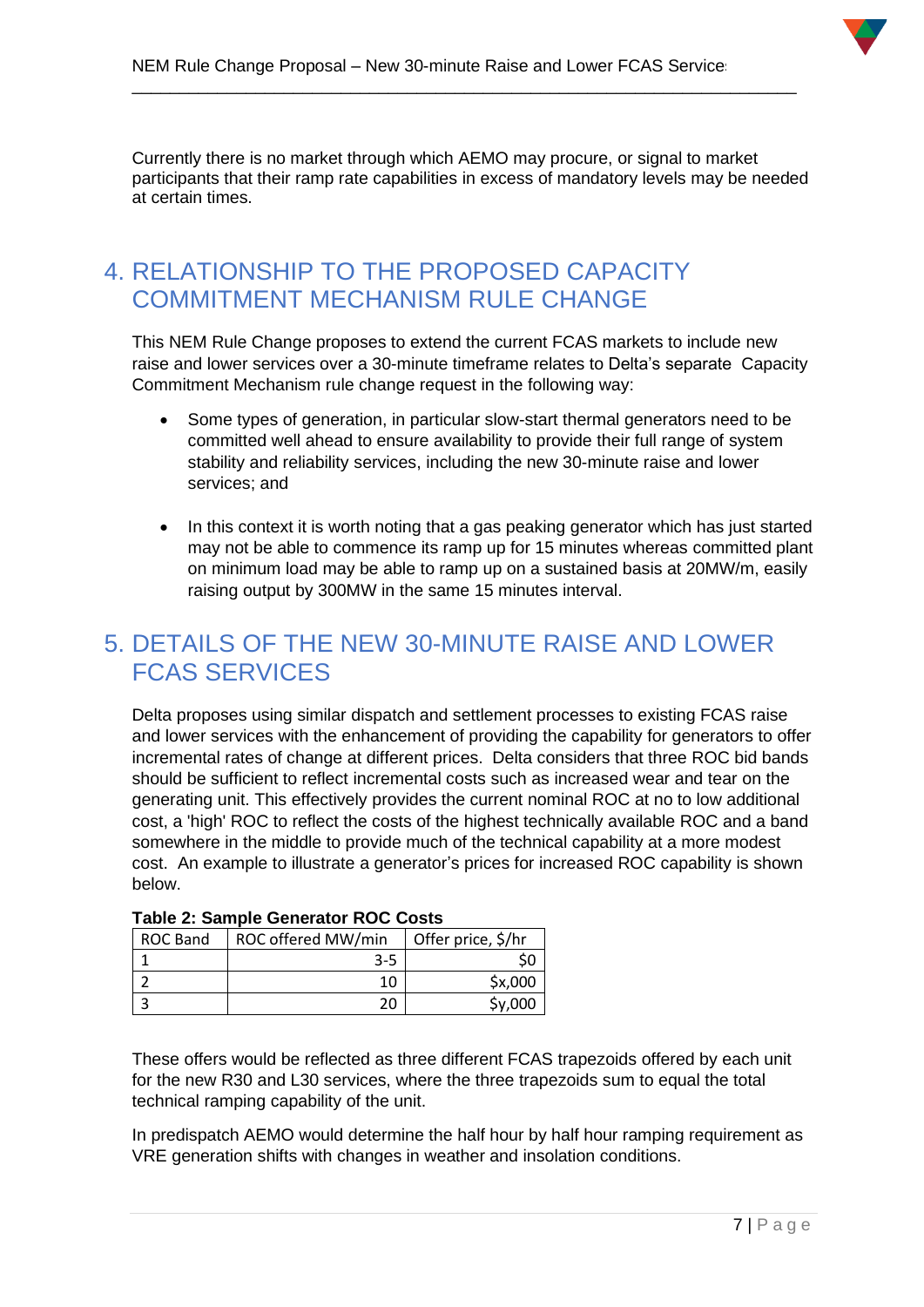

AEMO would receive the bids from participants and stack them from lowest price to highest price. The marginal bid for the service requirement will set the price as is done in the FCAS markets. Services would be enabled in pre-dispatch and generators providing the service capability would be dispatched in the same way as the 5 minute service but with 5 minute targets set as one sixth of the 30 minute target. The trapezoid parameters will allow the dispatch engine to set targets within the capability limits.

\_\_\_\_\_\_\_\_\_\_\_\_\_\_\_\_\_\_\_\_\_\_\_\_\_\_\_\_\_\_\_\_\_\_\_\_\_\_\_\_\_\_\_\_\_\_\_\_\_\_\_\_\_\_\_\_\_\_\_\_\_\_\_\_\_\_\_\_\_\_

#### Scheduled Generator Eligibility

Generators need to be in-service to provide their ramping capability and/or be able to provide the service immediately upon enablement.

This proposal is designed to provide a market-based solution to secure the availability of sustained and higher rates of ramping capability from committed scheduled generators at least-cost and irrespective of technology type.

Eligible generators under this proposed rule change are those committed scheduled generators that can provide the required R30 and L30 services.

### <span id="page-8-0"></span>A. Participant Registration

Operators of generators may classify one or more of their eligible generating units to provide new R30 and L30 services.<sup>3</sup> An eligible generating unit must have relevant capabilities. For example, must be able to be ramped up or down at a controlled rate for the defined period. At registration the market generator must declare, and AEMO must assess, the eligible generating units technical characteristics and capabilities. The relevant technical characteristics and capabilities may include:

- maximum generation capability;
- minimum stable operating level (MSOL)<sup>4</sup>;and
- ramp rate capabilities (MW/min).

Registering a generating unit to provide the new R30 and L30 services would leave the existing registrations of the generating unit unaffected. For example, a generator providing new R30 and L30 services may also be an ancillary service generating unit for the purpose of providing other frequency control ancillary services (FCAS).

If AEMO is satisfied of their relevant technical capabilities, scheduled generators would be eligible to participate in the new R30 and L30 markets

### <span id="page-8-1"></span>B. Interactions with the Spot Market

Current spot market operations would be largely unaffected. All generators participate in the spot markets for energy and other FCAS markets in the usual way. Energy markets may settle at slightly lower levels due to the R30 and L30 services being disaggregated

<sup>&</sup>lt;sup>3</sup> Scheduled generators may be market or non-market generators. Currently, there are no non-market scheduled generators registered in the NEM. Small generation aggregators would also be eligible to register their aggregate scheduled generating units.

<sup>&</sup>lt;sup>4</sup> A MSOL is the lowest output a generating unit can sustain without becoming unstable or requiring auxiliary fuel. This level of output would be established for each eligible generator based on technical characteristics and plant safety rather than commercial considerations.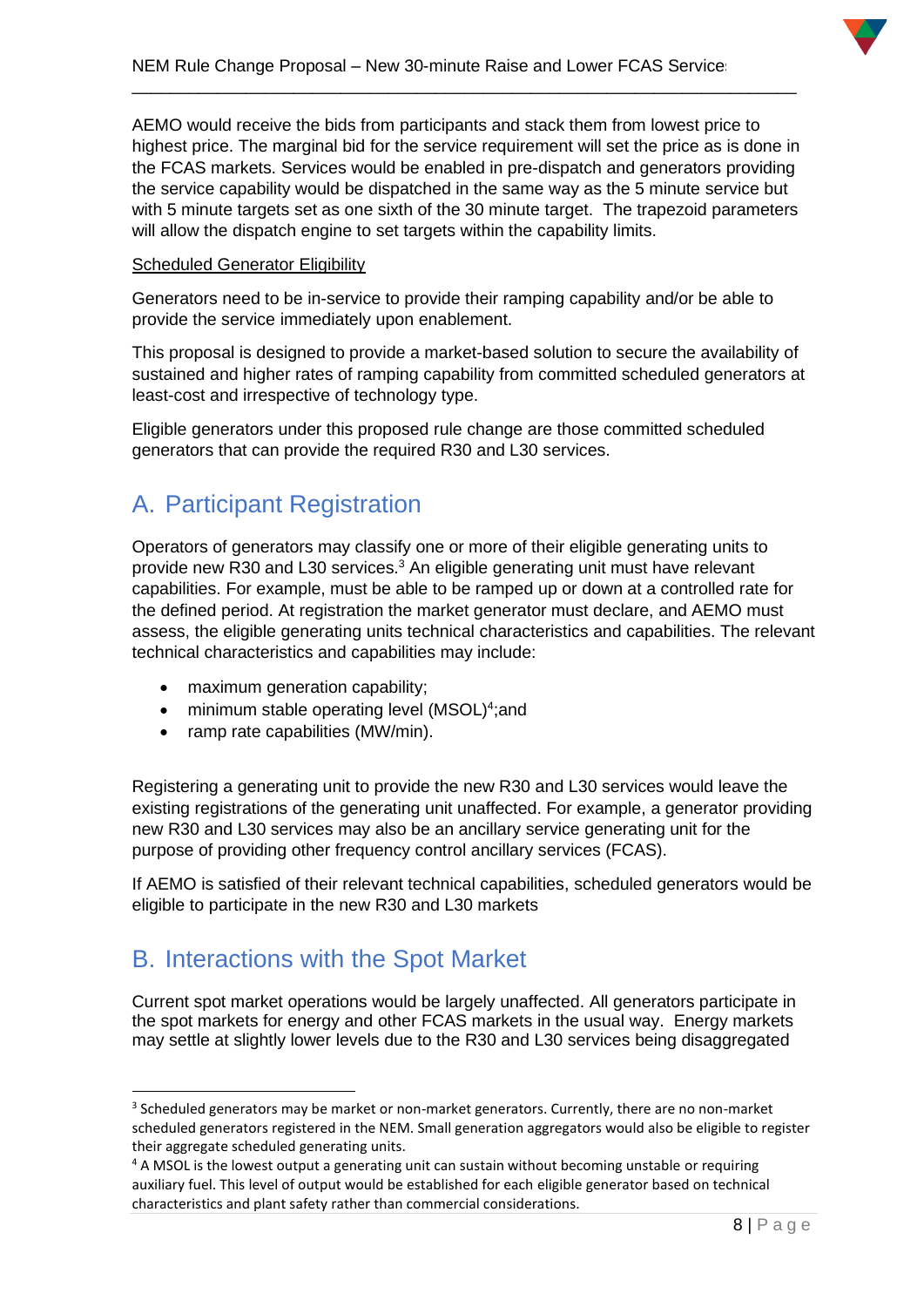

from the energy dispatch process. As with FCAS services, a co-optimisation process would need to occur.

\_\_\_\_\_\_\_\_\_\_\_\_\_\_\_\_\_\_\_\_\_\_\_\_\_\_\_\_\_\_\_\_\_\_\_\_\_\_\_\_\_\_\_\_\_\_\_\_\_\_\_\_\_\_\_\_\_\_\_\_\_\_\_\_\_\_\_\_\_\_

# <span id="page-9-0"></span>C. Interactions with Frequency Control Ancillary Markets

Market participants providing R30 and L30 would not be prevented from bidding into the other frequency control ancillary market as long as they can comply with their obligations in the R30 and L30 markets. For example, scheduled generators with a MSOL would not be able to provide frequency lower ancillary services while operating at MSOL. It is expected that market participants would manage their ancillary service bids in line with their capabilities and system requirements.

As indicated in Section 4 above, the proposed new 'Raise and Lower 30-minute' FCAS services for sustained ramping capability would be dispatched as a separate market. If that service is to be sourced from slow-start thermal generators (considered a System Stability and Reliability Service in Delta's separate Capacity Commitment Mechanism rule change request), it would only be available from those that are in service and are dispatched to at least at their MSOL. Accordingly, if not already committed, such generators would need to be committed well in advance, for example under the proposed day-ahead Capacity Commitment Mechanism.

### <span id="page-9-1"></span>6. HOW THE PROPOSED RULE WOULD ADDRESS THE ISSUE(S)

The issue that this proposed rule change is intended to address is that there is an imminent and growing problem in the sustained ramping requirements imposed on the NEM's fleet of scheduled generators to accommodate the total solar daily generation profile.

The proposed rule change addresses the two components ESB identified to ensure the system will have the right mix of resources in real-time, and at lowest overall costs to consumers<sup>5</sup>:

- "Establishing new frameworks to value all essential system services so that they will be available to the power system when needed; and
- Incorporating a mechanism in the NEM's pre-dispatch and dispatch process that provides visibility and enables efficient co-optimisation of the diverse set of resources ahead of time to ensure all necessary system services will be available, without costly and distortionary interventions. "

The proposed rule change is presented as a solution that directly addresses the issue and which has the following merits:

- A. advances the ESB's vision of valuing all essential system services;
- B. addresses market needs in a timely fashion;
- C. relatively easily implemented using existing FCAS IT and rules structures; and
- D. is market-based, providing a visible price signal of the value of the service to promote efficiency in both short-term dispatch and long-term innovation and investment

<sup>5</sup> COAG ESB 'System Services and Ahead Markets' Paper, Introduction.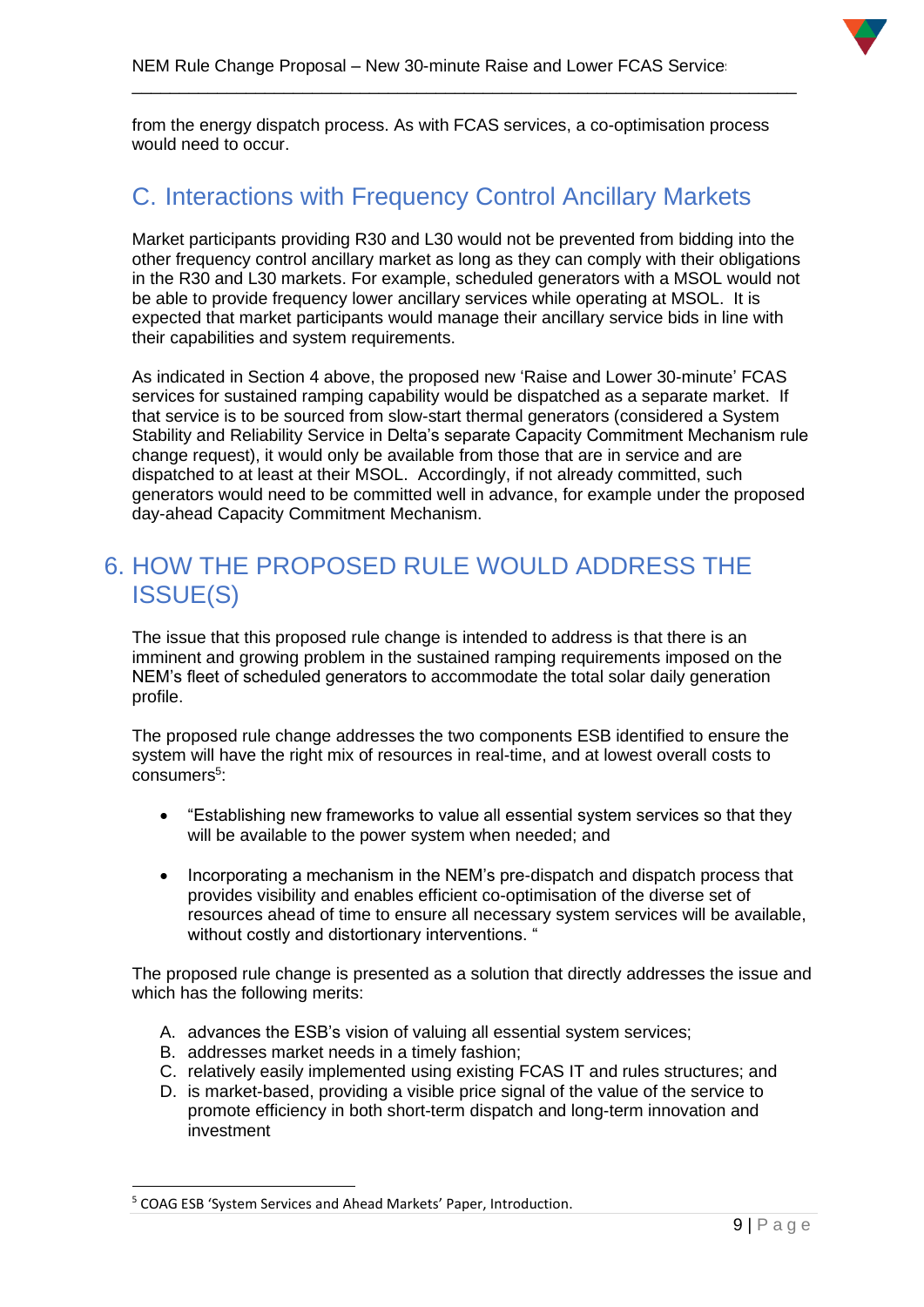### <span id="page-10-0"></span>7. HOW THE PROPOSED RULE CHANGE WILL CONTRIBUTE TO THE NEO

The National Electricity Objective (NEO) is the efficient operation of, and investment in, the electricity industry for the long-term interests of end-users.

\_\_\_\_\_\_\_\_\_\_\_\_\_\_\_\_\_\_\_\_\_\_\_\_\_\_\_\_\_\_\_\_\_\_\_\_\_\_\_\_\_\_\_\_\_\_\_\_\_\_\_\_\_\_\_\_\_\_\_\_\_\_\_\_\_\_\_\_\_\_

Delta Electricity considers that the proposed R30 and L30 markets contributes to the achievement of the NEO by separating out a new system service that, in the context of the evolution of the NEM towards a high-VRE system, becomes essential as traditional scheduled generation (coal, gas and hydro) contributes a smaller proportion of the overall electricity supply.

Defining and implementing the R30 and L30 services allows a visible market to develop that will provide an alternative to the status quo of generators ramping through their energy bid stacks and signalling value through additional volatility in the energy market.

Delta's position is that the R30 and L30 markets offer a potentially more sustainable and less volatile price discovery mechanism that will provide a more orderly glide path for the exit of synchronous generators that presently provide this service and at the same time provides a price signal for alternatives such as demand response and storage technologies such as hydro, battery and hydrogen that may in the long term form the bulk provision of this service.

### <span id="page-10-1"></span>8. COSTS AND BENEFITS OF THE PROPOSED RULE **CHANGE**

Delta considers that while the proposed rule change is not cost-free the costs are modest:

#### Costs:

- 1. payments made to R30 and L30 suppliers: On face value, this represents a new cost, however this market proposes to price a service that was previously provided at a cost embedded in the current energy market. Accordingly, Delta expects that this cost will be negligible initially (when scheduled generation is in good supply) but would be expected to rise over time when existing scheduled generators withdraw from the market unless offset by new, equivalent capability;
- 2. aspects of these services such as increased rate of change may include additional costs that a generator will take into account in its offers; and
- 3. implementation costs should be modest by cloning existing FCAS systems and rules.

#### Benefits:

- 1. the availability of R30 and L30 services will ultimately benefit consumers if it supports a more orderly transition to a high VRE NEM through more predictable and manageable prices, avoiding price shocks for customers;
- 2. the energy market should settle at slightly lower levels with less volatility from the disaggregation of the R30 and L30 service from energy dispatch;